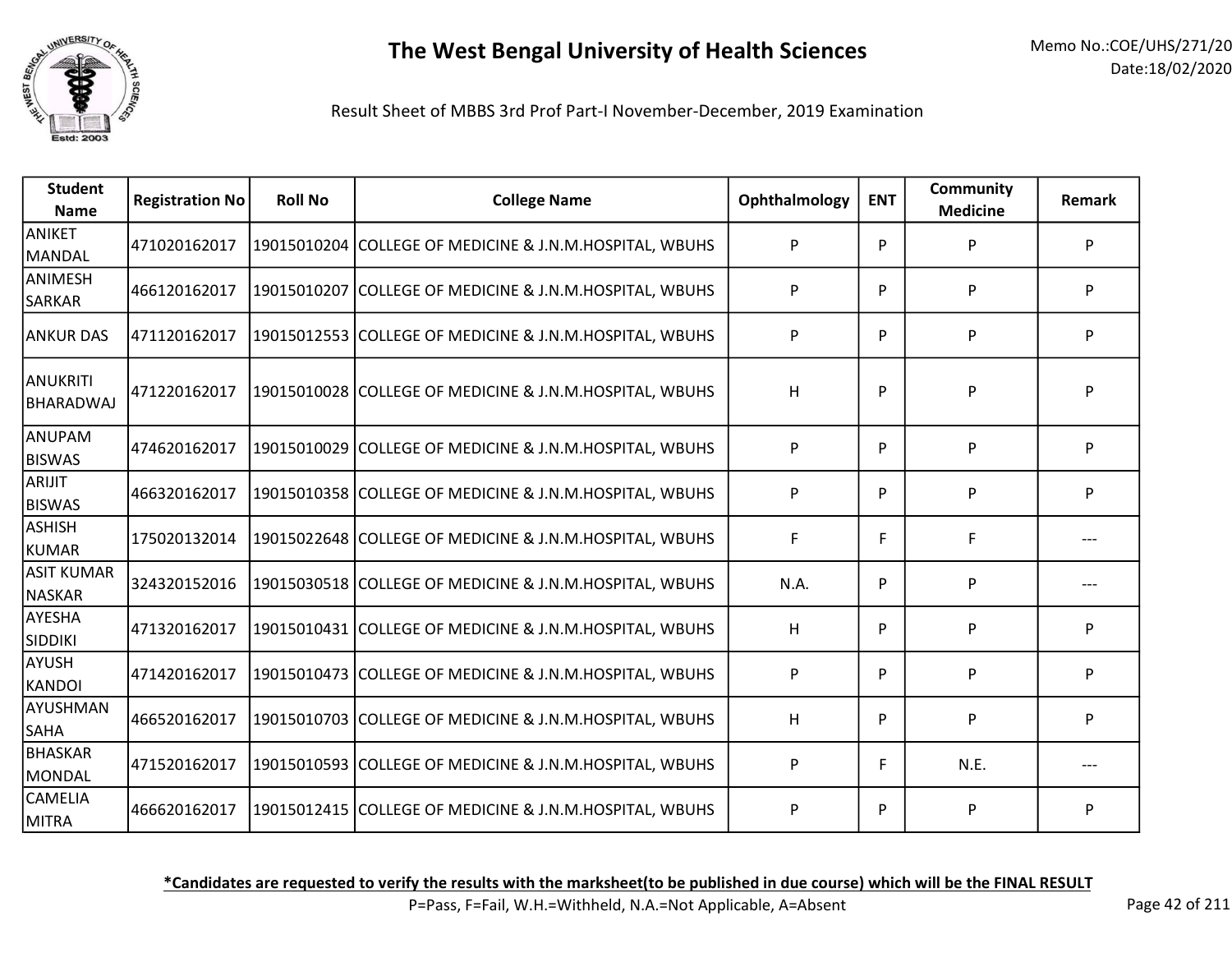

Result Sheet of MBBS 3rd Prof Part-I November-December, 2019 Examination

| <b>Student</b><br><b>Name</b>  | <b>Registration No</b> | <b>Roll No</b> | <b>College Name</b>                                     | Ophthalmology | <b>ENT</b> | <b>Community</b><br><b>Medicine</b> | Remark |
|--------------------------------|------------------------|----------------|---------------------------------------------------------|---------------|------------|-------------------------------------|--------|
| <b>CHANDRADY</b><br>UTI HALDER | 471620162017           |                | 19015012419 COLLEGE OF MEDICINE & J.N.M.HOSPITAL, WBUHS | P             | P          | P                                   | P      |
| DEBASHIS<br><b>PAUL</b>        | 466720162017           |                | 19015010531 COLLEGE OF MEDICINE & J.N.M.HOSPITAL, WBUHS | P             | F          | F                                   | F      |
| <b>DEBJYOTI</b><br>GANGULY     | 466820162017           |                | 19015010543 COLLEGE OF MEDICINE & J.N.M.HOSPITAL, WBUHS | P             | P          | P                                   | P      |
| <b>DEBNIL DE</b>               | 466920162017           |                | 19015012588 COLLEGE OF MEDICINE & J.N.M.HOSPITAL, WBUHS | P             | P          | P                                   | P      |
| <b>DEBOJYOTI</b><br>DEBSARMA   | 467020162017           |                | 19015012631 COLLEGE OF MEDICINE & J.N.M.HOSPITAL, WBUHS | H             | P          | P                                   | P      |
| DEVALEENA<br> KUNDU            | 467120162017           |                | 19015010678 COLLEGE OF MEDICINE & J.N.M.HOSPITAL, WBUHS | P             | P          | P                                   | P      |
| DIBYENDU<br><b>SARKAR</b>      | 467220162017           |                | 19015010638 COLLEGE OF MEDICINE & J.N.M.HOSPITAL, WBUHS | P             | P          | F                                   | F      |
| GARGI<br>SARKAR                | 467320162017           |                | 19015010766 COLLEGE OF MEDICINE & J.N.M.HOSPITAL, WBUHS | P             | P          | P                                   | P      |
| <b>HARSHIT</b><br>KUMAR        | 471720162017           |                | 19015010651 COLLEGE OF MEDICINE & J.N.M.HOSPITAL, WBUHS | P             | P          | P                                   | P      |
| <b>JAHID</b><br>AHAMAD         | 467520162017           |                | 19015012426 COLLEGE OF MEDICINE & J.N.M.HOSPITAL, WBUHS | H             | P          | P                                   | P      |
| <b>JAKIA HOSNA</b><br>BANU     | 471820162017           |                | 19015012428 COLLEGE OF MEDICINE & J.N.M.HOSPITAL, WBUHS | P             | P          | P                                   | P      |
| <b>JAYANTI</b><br>SAREN        | 467620162017           |                | 19015010752 COLLEGE OF MEDICINE & J.N.M.HOSPITAL, WBUHS | P             | P          | ${\sf P}$                           | P      |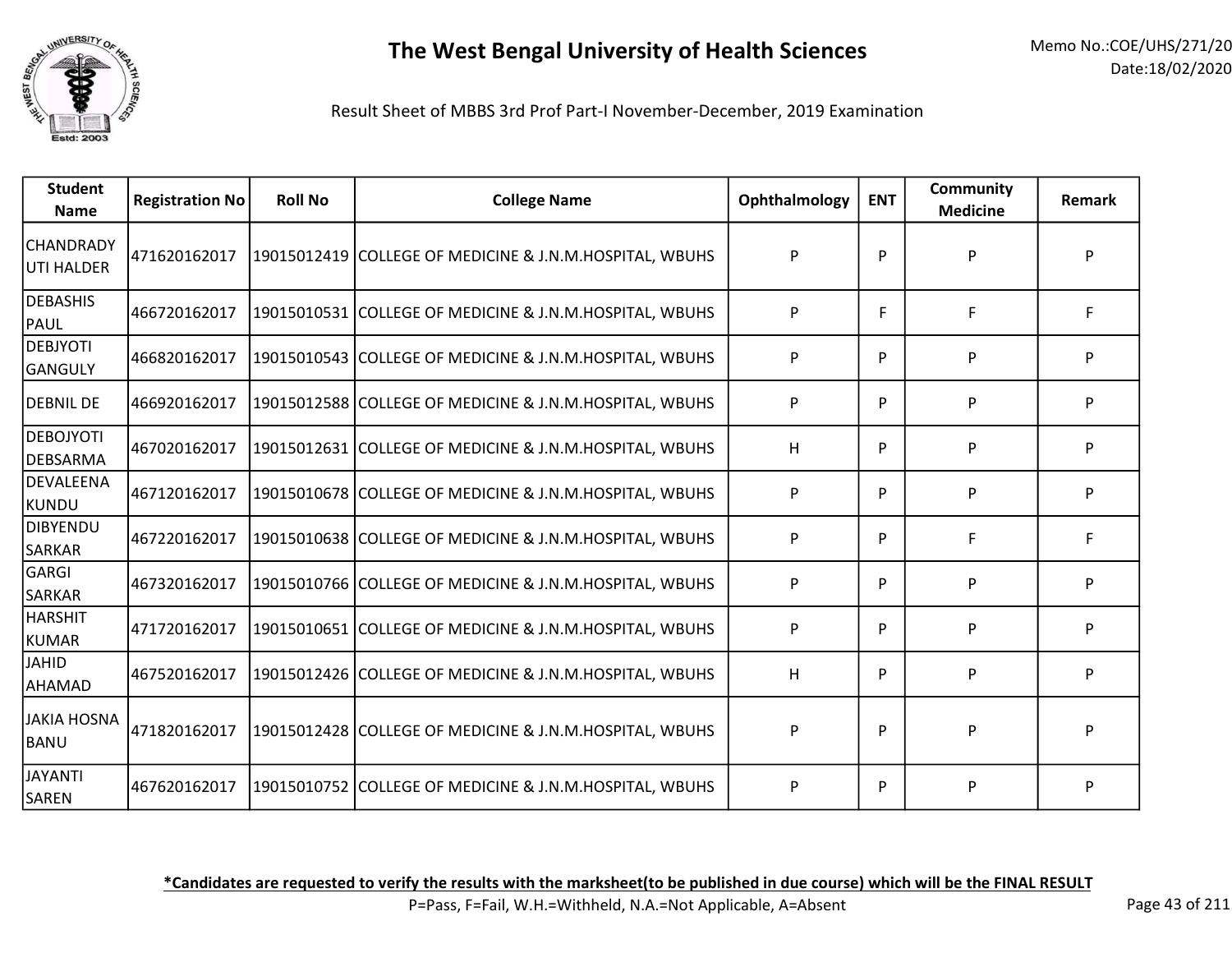

| <b>Student</b><br><b>Name</b>             | <b>Registration No</b>    | <b>Roll No</b> | <b>College Name</b>                                     | Ophthalmology | <b>ENT</b> | <b>Community</b><br><b>Medicine</b> | <b>Remark</b> |
|-------------------------------------------|---------------------------|----------------|---------------------------------------------------------|---------------|------------|-------------------------------------|---------------|
| <b>KALAPI</b><br><b>MUHURI</b>            | 467720162017              |                | 19015010903 COLLEGE OF MEDICINE & J.N.M.HOSPITAL, WBUHS | P             | Þ          | P                                   | P             |
|                                           | LATIFA HELEN 468120162017 |                | 19015010985 COLLEGE OF MEDICINE & J.N.M.HOSPITAL, WBUHS | P             | P          | P                                   | P             |
|                                           | M M JAKARIA 468220162017  |                | 19015010927 COLLEGE OF MEDICINE & J.N.M.HOSPITAL, WBUHS | P             | P          | P                                   | P             |
| <b>MAINACK</b><br><b>MONDAL</b>           | 243120092010              |                | 19015050811 COLLEGE OF MEDICINE & J.N.M.HOSPITAL, WBUHS | N.A.          | F          | F                                   |               |
| <b>MANISH KR</b><br>PASWAN                | 172220132014              |                | 19015072655 COLLEGE OF MEDICINE & J.N.M.HOSPITAL, WBUHS | N.A.          | F          | N.A.                                |               |
| <b>MD FAHIM</b><br>UDDIN<br><b>LASKER</b> | 472020162017              |                | 19015010945 COLLEGE OF MEDICINE & J.N.M.HOSPITAL, WBUHS | P             | P          | P                                   | P             |
| <b>MD MAINUL</b><br><b>HASAN</b>          | 468320162017              |                | 19015010857 COLLEGE OF MEDICINE & J.N.M.HOSPITAL, WBUHS | F             | F          | N.E.                                |               |
| <b>MD SAHIN</b><br><b>BISWAS</b>          | 468420162017              |                | 19015010840 COLLEGE OF MEDICINE & J.N.M.HOSPITAL, WBUHS | P             | P          | P                                   | P             |
| <b>MD SHAHRUL</b><br><b>HAQUE GAZI</b>    | 472320162017              |                | 19015010874 COLLEGE OF MEDICINE & J.N.M.HOSPITAL, WBUHS | F             | F          | P                                   | F             |
| <b>MOULI</b><br><b>SARKAR</b>             | 065320152016              |                | 19015010916 COLLEGE OF MEDICINE & J.N.M.HOSPITAL, WBUHS | P             | P          | P                                   | P             |
| <b>MOUSAM</b><br><b>RAY</b>               | 346320152016              |                | 19015010952 COLLEGE OF MEDICINE & J.N.M.HOSPITAL, WBUHS | P             | P          | P                                   | P             |
| MUKESH<br>KUMAR                           | 472420162017              |                | 19015011212 COLLEGE OF MEDICINE & J.N.M.HOSPITAL, WBUHS | F             | F          | N.E.                                |               |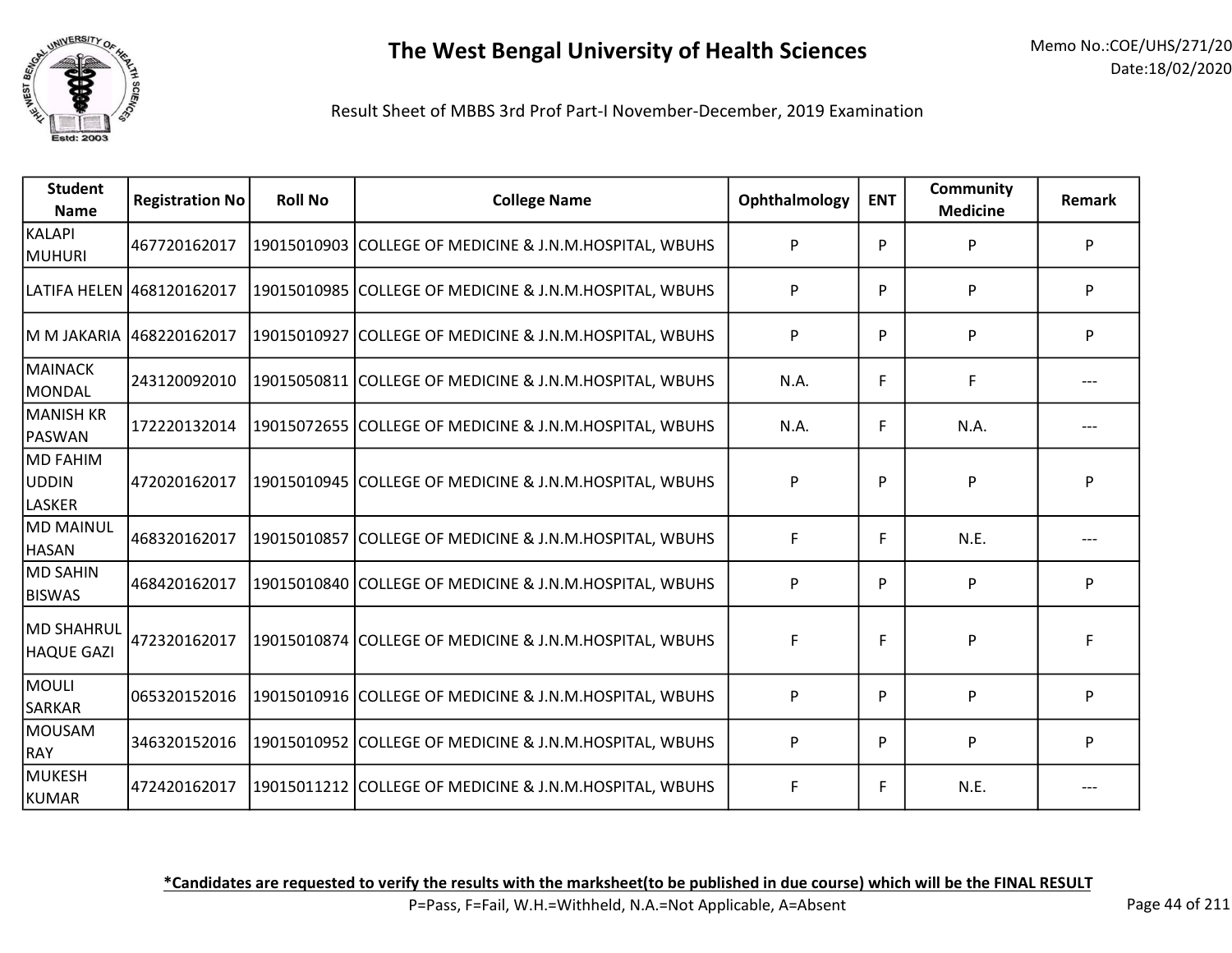

| <b>Student</b><br><b>Name</b> | <b>Registration No</b>   | <b>Roll No</b> | <b>College Name</b>                                     | Ophthalmology | <b>ENT</b> | <b>Community</b><br><b>Medicine</b> | Remark |
|-------------------------------|--------------------------|----------------|---------------------------------------------------------|---------------|------------|-------------------------------------|--------|
| NAFISA<br><b>ZAMAN</b>        | 473220162017             |                | 19015011089 COLLEGE OF MEDICINE & J.N.M.HOSPITAL, WBUHS | P             | F          | P                                   | F      |
| NAHARIN<br>JANNAT             | 468620162017             |                | 19015011090 COLLEGE OF MEDICINE & J.N.M.HOSPITAL, WBUHS | P             | P          | P                                   | P      |
| NARAYAN<br><b>SINGH</b>       | 325020152016             |                | 19015031034 COLLEGE OF MEDICINE & J.N.M.HOSPITAL, WBUHS | N.A.          | P          | P                                   |        |
| NIMISHA DAS                   | 468720162017             |                | 19015011457 COLLEGE OF MEDICINE & J.N.M.HOSPITAL, WBUHS | P             | P          | P                                   | P      |
| NIRBHIK<br>LODH               | 468920162017             |                | 19015011458 COLLEGE OF MEDICINE & J.N.M.HOSPITAL, WBUHS | H             | P          | P                                   | P      |
| <b>NURTAJ</b><br>BEGUM        | 473420162017             |                | 19015011182 COLLEGE OF MEDICINE & J.N.M.HOSPITAL, WBUHS | P             | P          | P                                   | P      |
|                               | PAYEL GHOSH 457920162017 |                | 19015011446 COLLEGE OF MEDICINE & J.N.M.HOSPITAL, WBUHS | H             | H          | H                                   | P      |
| PINKI<br>ADHIKARY             | 473520162017             |                | 19015011482 COLLEGE OF MEDICINE & J.N.M.HOSPITAL, WBUHS | P             | F          | P                                   | F.     |
| POULAMI<br><b>SAMANTA</b>     | 458020162017             |                | 19015011469 COLLEGE OF MEDICINE & J.N.M.HOSPITAL, WBUHS | P             | P          | P                                   | P      |
| POULAMI<br><b>SARKAR</b>      | 458120162017             |                | 19015011470 COLLEGE OF MEDICINE & J.N.M.HOSPITAL, WBUHS | P             | P          | P                                   | P      |
| PRANAB<br><b>SARDAR</b>       | 458220162017             |                | 19015011199 COLLEGE OF MEDICINE & J.N.M.HOSPITAL, WBUHS | P             | F          | P                                   | F      |
| PRITAM<br>KUMAR               | 458320162017             |                | 19015011565 COLLEGE OF MEDICINE & J.N.M.HOSPITAL, WBUHS | P             | P          | P                                   | P      |
| RAKESH<br>KUMAR               | 175120132014             |                | 19015022650 COLLEGE OF MEDICINE & J.N.M.HOSPITAL, WBUHS | F             | F          | F                                   |        |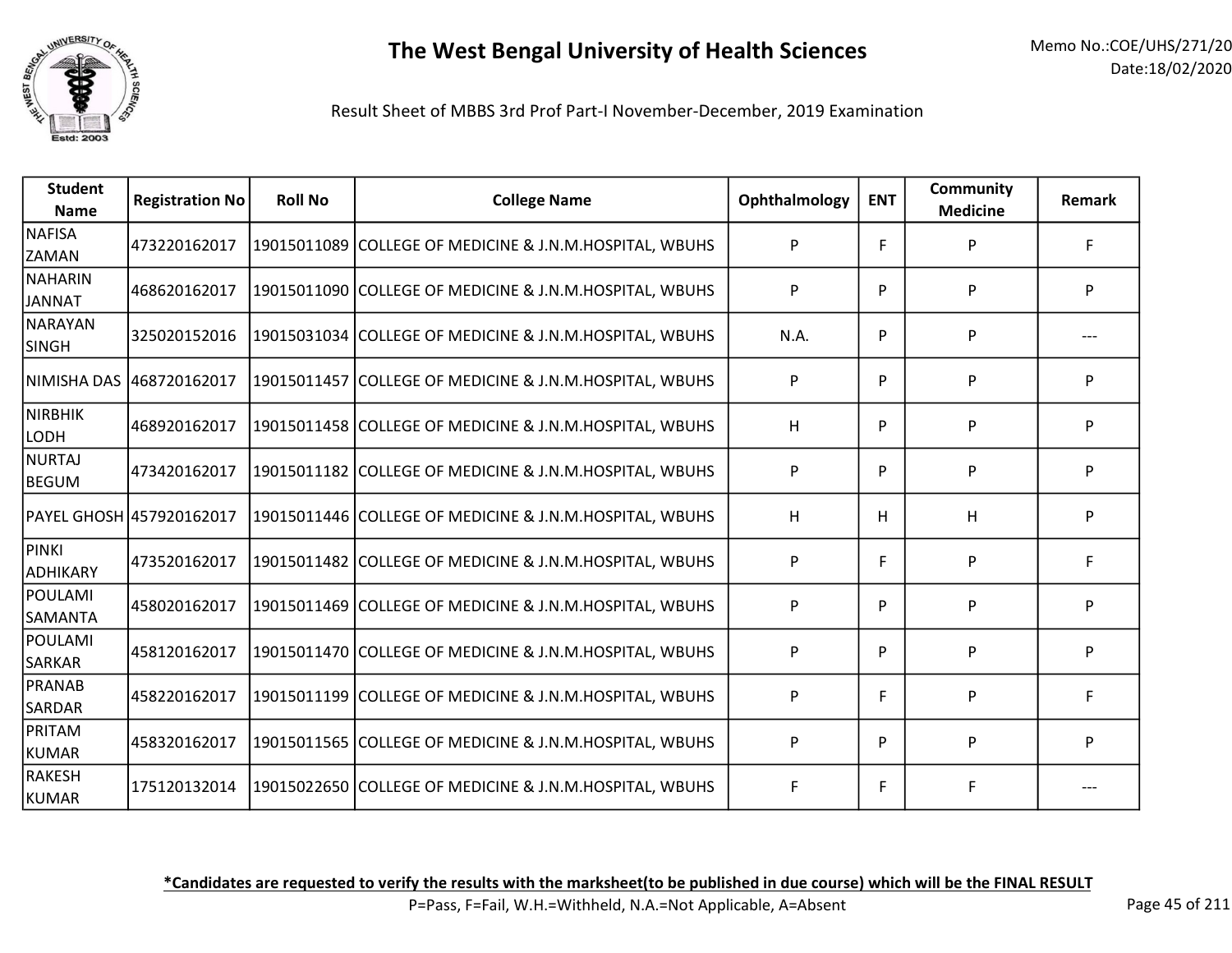

Result Sheet of MBBS 3rd Prof Part-I November-December, 2019 Examination

| <b>Student</b><br><b>Name</b> | <b>Registration No</b> | <b>Roll No</b> | <b>College Name</b>                                     | Ophthalmology | <b>ENT</b> | <b>Community</b><br><b>Medicine</b> | Remark |
|-------------------------------|------------------------|----------------|---------------------------------------------------------|---------------|------------|-------------------------------------|--------|
| RIYA<br><b>DASGUPTA</b>       | 458420162017           |                | 19015011495 COLLEGE OF MEDICINE & J.N.M.HOSPITAL, WBUHS | P             | P          | P                                   | P      |
| RIYAJUDDIN<br>MONDAL          | 458520162017           |                | 19015011415 COLLEGE OF MEDICINE & J.N.M.HOSPITAL, WBUHS | P             | P          | P                                   | P      |
| <b>SAHIL MUFTI</b>            | 458620162017           |                | 19015011511 COLLEGE OF MEDICINE & J.N.M.HOSPITAL, WBUHS | P             | F          | P                                   | F      |
| SAIKAT<br><b>BISWAS</b>       | 458720162017           |                | 19015011518 COLLEGE OF MEDICINE & J.N.M.HOSPITAL, WBUHS | P             | P          | F                                   | F      |
| SALMAN<br>KHAN                | 458820162017           |                | 19015011902 COLLEGE OF MEDICINE & J.N.M.HOSPITAL, WBUHS | P             | F          | P                                   | F      |
| <b>SAMIM</b><br>MONDAL        | 458920162017           |                | 19015011847 COLLEGE OF MEDICINE & J.N.M.HOSPITAL, WBUHS | P             | F          | F                                   | F      |
| SANDEEP<br>KUMAR              | 184920122013           |                | 19015022652 COLLEGE OF MEDICINE & J.N.M.HOSPITAL, WBUHS | F             | F          | F                                   |        |
| SANJEEV<br><b>KUMAR RAW</b>   | 178520122013           |                | 19015012651 COLLEGE OF MEDICINE & J.N.M.HOSPITAL, WBUHS | F             | F          | F                                   | F      |
| SANTANIL<br><b>DATTA</b>      | 473820162017           |                | 19015011607 COLLEGE OF MEDICINE & J.N.M.HOSPITAL, WBUHS | P             | P          | P                                   | P      |
| SANTANU<br>MANDAL             | 076820152016           |                | 19015011608 COLLEGE OF MEDICINE & J.N.M.HOSPITAL, WBUHS | P             | P          | P                                   | P      |
| SATATA<br><b>BHAUMICK</b>     | 473920162017           |                | 19015011921 COLLEGE OF MEDICINE & J.N.M.HOSPITAL, WBUHS | P             | P          | P                                   | P      |
| SAUMYADEEP<br><b>BISWAS</b>   | 459020162017           |                | 19015011794 COLLEGE OF MEDICINE & J.N.M.HOSPITAL, WBUHS | P             | H          | P                                   | P      |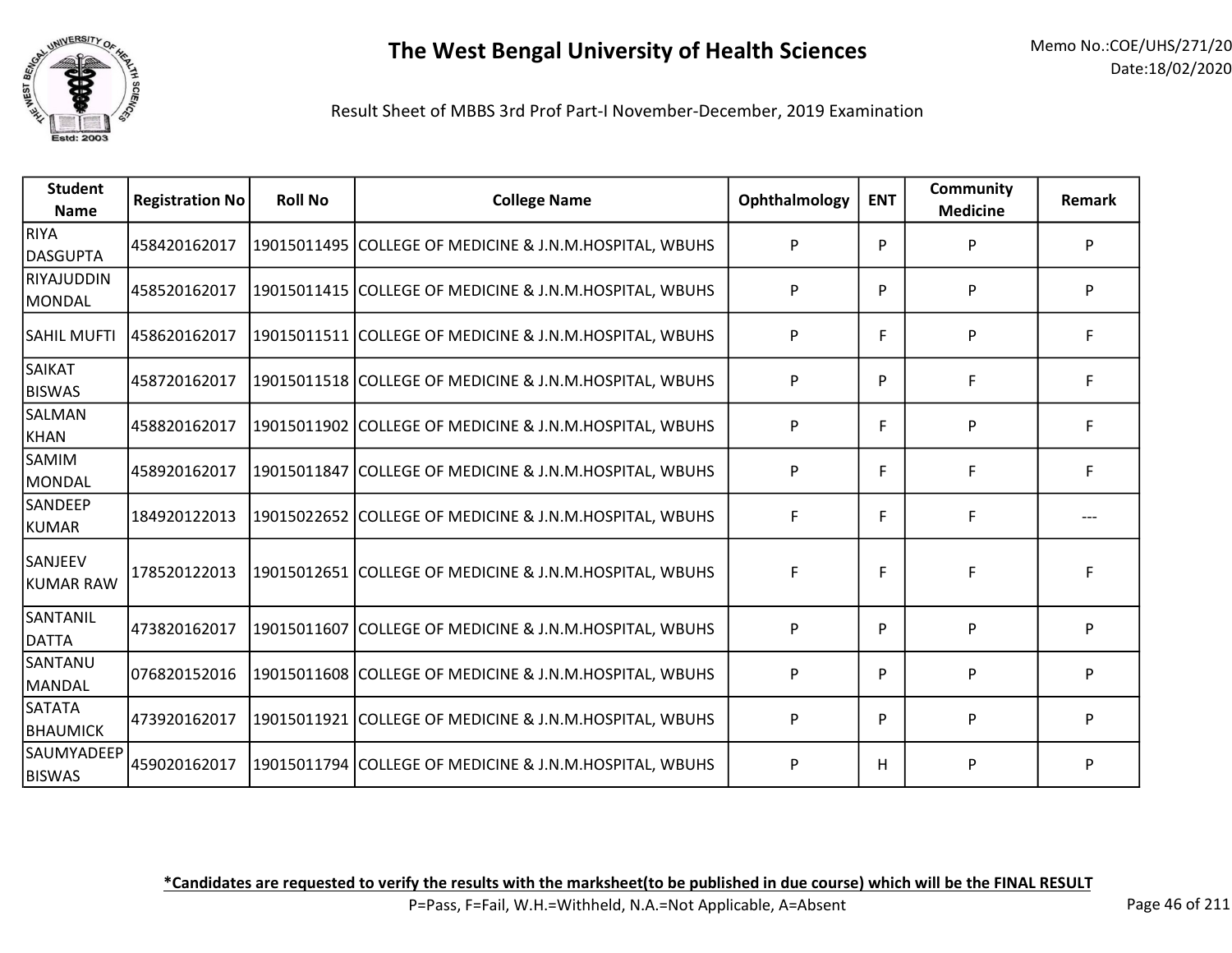

| <b>Student</b><br><b>Name</b>       | <b>Registration No</b> | <b>Roll No</b> | <b>College Name</b>                                     | Ophthalmology | <b>ENT</b> | <b>Community</b><br><b>Medicine</b> | Remark |
|-------------------------------------|------------------------|----------------|---------------------------------------------------------|---------------|------------|-------------------------------------|--------|
| SAURABH<br><b>KUMAR</b><br>UPADHYAY | 459120162017           |                | 19015011800 COLLEGE OF MEDICINE & J.N.M.HOSPITAL, WBUHS | P             | P          | P                                   | P      |
| SAYAN<br><b>ACHARYYA</b>            | 459220162017           |                | 19015011746 COLLEGE OF MEDICINE & J.N.M.HOSPITAL, WBUHS | P             | P          | P                                   | P      |
| <b>SAYAN DAS</b><br><b>GUPTA</b>    | 459320162017           |                | 19015011699 COLLEGE OF MEDICINE & J.N.M.HOSPITAL, WBUHS | P             | P          | N.E.                                |        |
| <b>SHREUS</b><br><b>TARAPHDAR</b>   | 459420162017           |                | 19015011910 COLLEGE OF MEDICINE & J.N.M.HOSPITAL, WBUHS | н             | P          | P                                   | P      |
| lsk akil<br>AHAMED                  | 474020162017           |                | 19015012336 COLLEGE OF MEDICINE & J.N.M.HOSPITAL, WBUHS | F             | P          | F                                   | F      |
| <b>SK MD AKHIL</b>                  | 474220162017           |                | 19015012014 COLLEGE OF MEDICINE & J.N.M.HOSPITAL, WBUHS | P             | P          | P                                   | P      |
| lsoumya<br>GHARAMI                  | 474120162017           |                | 19015012028 COLLEGE OF MEDICINE & J.N.M.HOSPITAL, WBUHS | P             | P          | P                                   | P      |
| SOUMYO<br><b>PATRA</b>              | 459620162017           |                | 19015011879 COLLEGE OF MEDICINE & J.N.M.HOSPITAL, WBUHS | P             | P          | P                                   | P      |
| SRIJA DATTA                         | 459720162017           |                | 19015011992 COLLEGE OF MEDICINE & J.N.M.HOSPITAL, WBUHS | P             | P          | P                                   | P      |
| SRIJAN<br>YA)                       |                        |                | 19015011994 COLLEGE OF MEDICINE & J.N.M.HOSPITAL, WBUHS | P             | P          | P                                   | P      |
| <b>SUBHAJIT</b><br>ROY              | 168120132014           |                | 19015052565 COLLEGE OF MEDICINE & J.N.M.HOSPITAL, WBUHS | N.A.          | F          | N.A.                                |        |
| <b>SUBHAM</b><br> GHOSH             | 474320162017           |                | 19015012575 COLLEGE OF MEDICINE & J.N.M.HOSPITAL, WBUHS | P             | P          | P                                   | P      |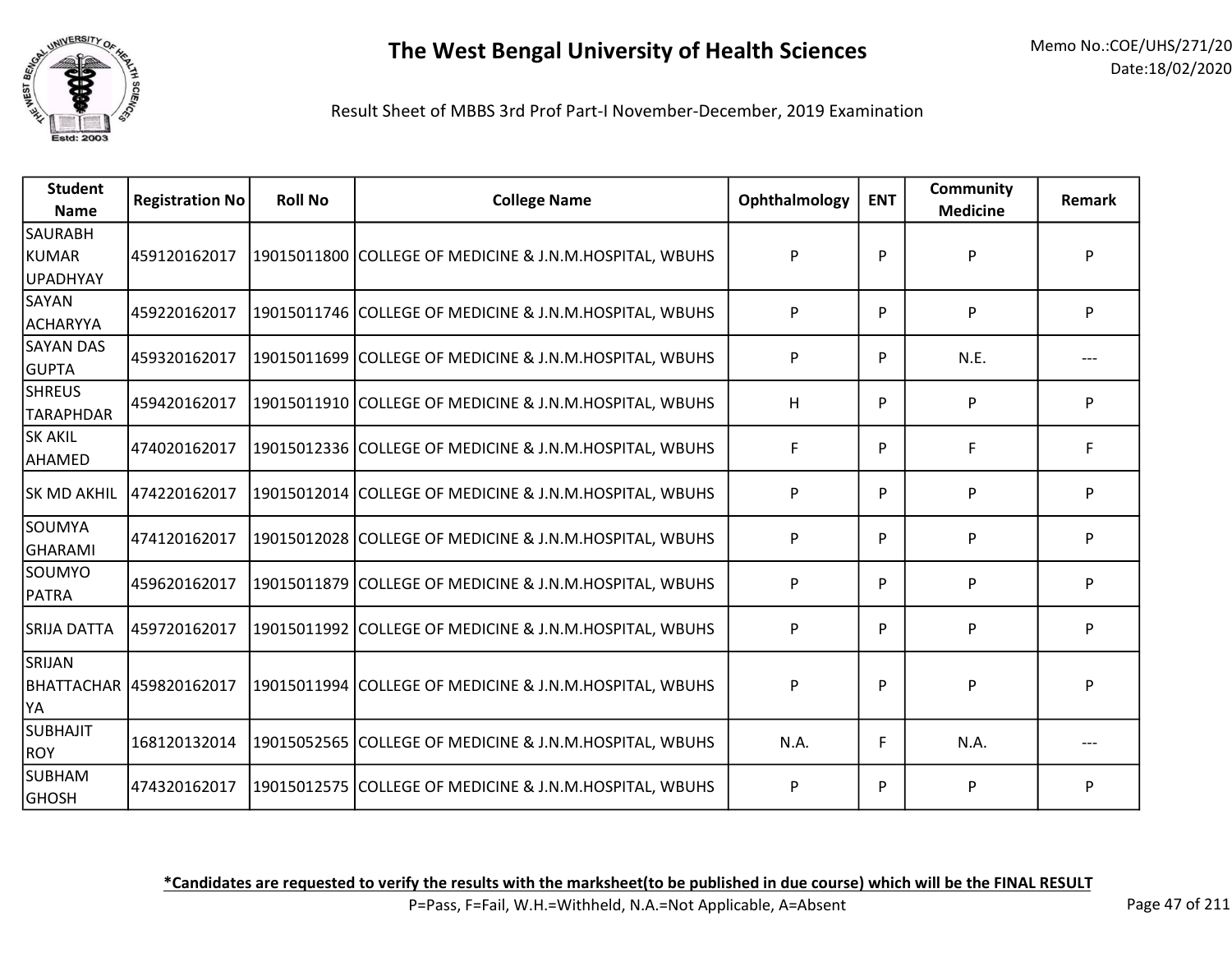

Result Sheet of MBBS 3rd Prof Part-I November-December, 2019 Examination

| <b>Student</b><br><b>Name</b>                 | <b>Registration No</b>  | <b>Roll No</b> | <b>College Name</b>                                     | Ophthalmology | <b>ENT</b> | <b>Community</b><br><b>Medicine</b> | Remark |
|-----------------------------------------------|-------------------------|----------------|---------------------------------------------------------|---------------|------------|-------------------------------------|--------|
| <b>SUDIPTA</b><br><b>BOSE</b>                 | 459920162017            |                | 19015012620 COLLEGE OF MEDICINE & J.N.M.HOSPITAL, WBUHS | P             | P          | P                                   | P      |
| <b>SUKANYA</b><br>MANDAL                      | 460020162017            |                | 19015011304 COLLEGE OF MEDICINE & J.N.M.HOSPITAL, WBUHS | P             | P          | P                                   | P      |
| <b>SURJITA</b><br>MONDAL                      | 474520162017            |                | 19015012226 COLLEGE OF MEDICINE & J.N.M.HOSPITAL, WBUHS | P             | P          | F                                   | F      |
| <b>SUTIRTHA</b><br><b>DAS GUPTA</b>           | 460120162017            |                | 19015012596 COLLEGE OF MEDICINE & J.N.M.HOSPITAL, WBUHS | F             | F          | P                                   | F      |
| <b>SWARNAVA</b><br>Y                          | CHAKRABORT 464620162017 |                | 19015012164 COLLEGE OF MEDICINE & J.N.M.HOSPITAL, WBUHS | P             | P          | P                                   | P      |
| <b>SYED</b><br><b>ANOWAR</b><br><b>BISWAS</b> | 464720162017            |                | 19015012379 COLLEGE OF MEDICINE & J.N.M.HOSPITAL, WBUHS | P             | F          | F                                   | F      |
| <b>TAMALIKA</b><br>DAS                        | 470420162017            |                | 19015012362 COLLEGE OF MEDICINE & J.N.M.HOSPITAL, WBUHS | P             | P          | P                                   | P      |
| <b>TANUSHREE</b><br><b>DAYA</b>               | 464820162017            |                | 19015012208 COLLEGE OF MEDICINE & J.N.M.HOSPITAL, WBUHS | P             | P          | P                                   | P      |
| <b>TAPAS</b><br><b>HALDAR</b>                 | 464920162017            |                | 19015012212 COLLEGE OF MEDICINE & J.N.M.HOSPITAL, WBUHS | P             | P          | P                                   | P      |
| <b>TASBIH</b><br><b>FATIMA</b>                | 470520162017            |                | 19015012218 COLLEGE OF MEDICINE & J.N.M.HOSPITAL, WBUHS | P             | P          | P                                   | P      |
| <b>TOORNI</b><br><b>CHAKRABORT</b><br>lΥ      | 465020162017            |                | 19015011280 COLLEGE OF MEDICINE & J.N.M.HOSPITAL, WBUHS | H             | P          | P                                   | P      |
| <b>TUNISHA</b><br><b>SINGH</b>                | 465120162017            |                | 19015012483 COLLEGE OF MEDICINE & J.N.M.HOSPITAL, WBUHS | P             | P          | P                                   | P      |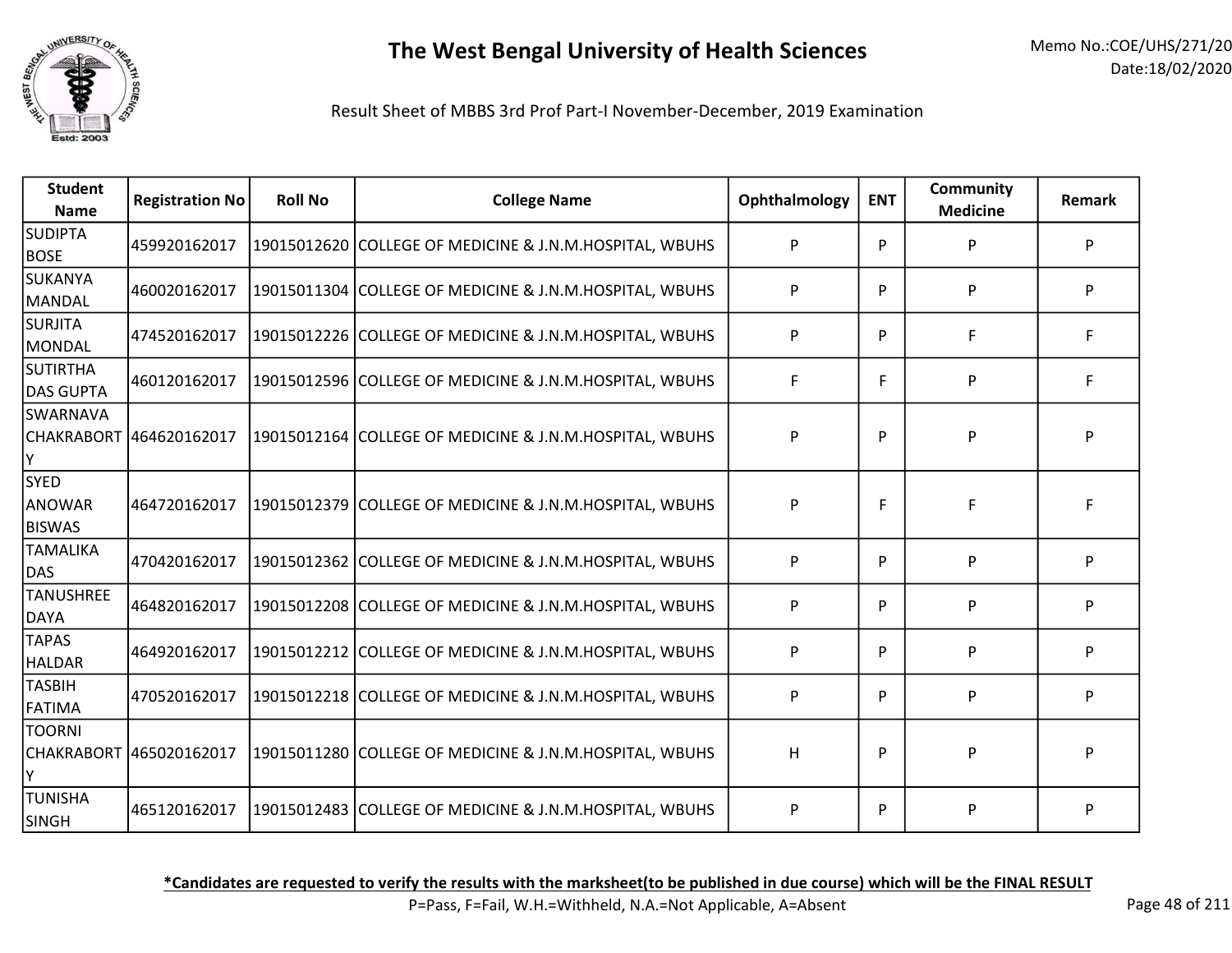

Memo No.: COE/UHS/271/20 Date:18/02/2020

| <b>Student</b><br><b>Name</b>       | <b>Registration No</b> | <b>Roll No</b> | <b>College Name</b>                                     | Ophthalmology | <b>ENT</b> | <b>Community</b><br><b>Medicine</b> | Remark |
|-------------------------------------|------------------------|----------------|---------------------------------------------------------|---------------|------------|-------------------------------------|--------|
| <b>VEDANTA</b><br><b>KUMAR DAS</b>  | 465220162017           |                | 19015012246 COLLEGE OF MEDICINE & J.N.M.HOSPITAL, WBUHS |               | p          | P                                   |        |
| <b>VISHAL</b><br>GHOSH              | 465320162017           |                | 19015012221 COLLEGE OF MEDICINE & J.N.M.HOSPITAL, WBUHS | H             | P          | P                                   |        |
| <b>VISHNU</b><br><b>MENON</b>       | 465420162017           |                | 19015012224 COLLEGE OF MEDICINE & J.N.M.HOSPITAL, WBUHS | Ή             | p          | P                                   |        |
| <b>WASIM JAFAR</b><br><b>BISWAS</b> | 465520162017           |                | 19015012617 COLLEGE OF MEDICINE & J.N.M.HOSPITAL, WBUHS | P             | P          | P                                   | P      |
| <b>ZINEDINE</b><br><b>ZIDANE</b>    | 470620162017           |                | 19015011250 COLLEGE OF MEDICINE & J.N.M.HOSPITAL, WBUHS | p             | p          | P                                   |        |